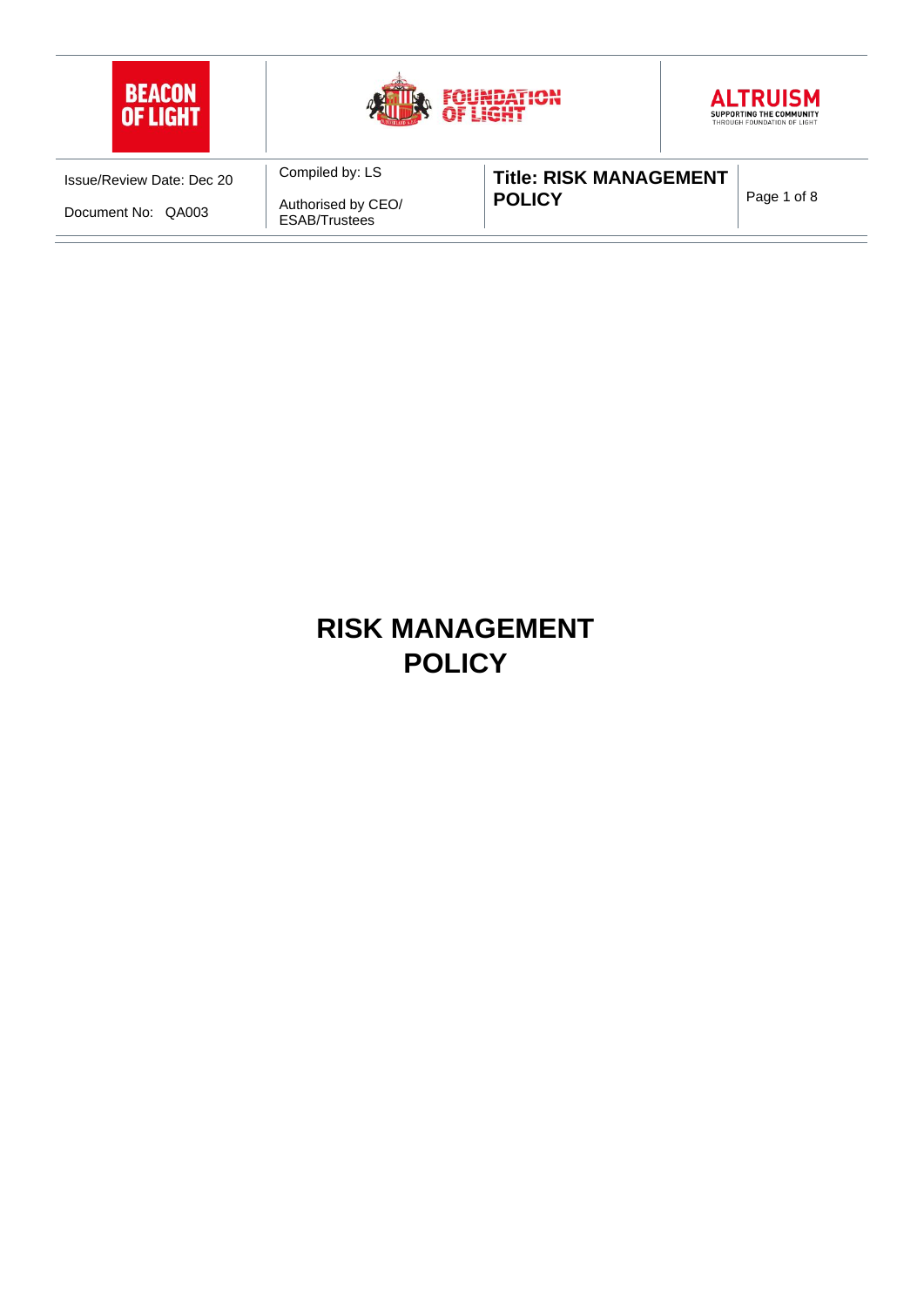





| Issue/Review Date: Dec 20 | Compiled by: LS                     | <b>Title: RISK MANAGEMENT</b> |             |
|---------------------------|-------------------------------------|-------------------------------|-------------|
| Document No:<br>QA003     | Authorised by CEO/<br>ESAB/Trustees | <b>POLICY</b>                 | Page 2 of 8 |

#### **Table of Amendments**

| <b>Document</b> | Page          | <b>Issue</b> | <b>Date</b> | <b>Description of change</b>          | Authorisation |
|-----------------|---------------|--------------|-------------|---------------------------------------|---------------|
| <b>Number</b>   | <b>Number</b> |              |             |                                       |               |
| QA003           | 01            | Nov          |             |                                       |               |
|                 |               |              | 18          |                                       |               |
|                 |               | 02           | Mar<br>19   | Changed review period to annual       | Yes           |
|                 |               | 03           | Apr<br>20   | Documentation System overhaul         | Yes           |
|                 |               |              | Dec         |                                       |               |
|                 |               | 04           | 21          | No amends. Ready to take to Trustees. |               |
|                 |               |              |             |                                       |               |
|                 |               |              |             |                                       |               |
|                 |               |              |             |                                       |               |
|                 |               |              |             |                                       |               |
|                 |               |              |             |                                       |               |
|                 |               |              |             |                                       |               |
|                 |               |              |             |                                       |               |
|                 |               |              |             |                                       |               |
|                 |               |              |             |                                       |               |
|                 |               |              |             |                                       |               |
|                 |               |              |             |                                       |               |
|                 |               |              |             |                                       |               |
|                 |               |              |             |                                       |               |
|                 |               |              |             |                                       |               |
|                 |               |              |             |                                       |               |
|                 |               |              |             |                                       |               |
|                 |               |              |             |                                       |               |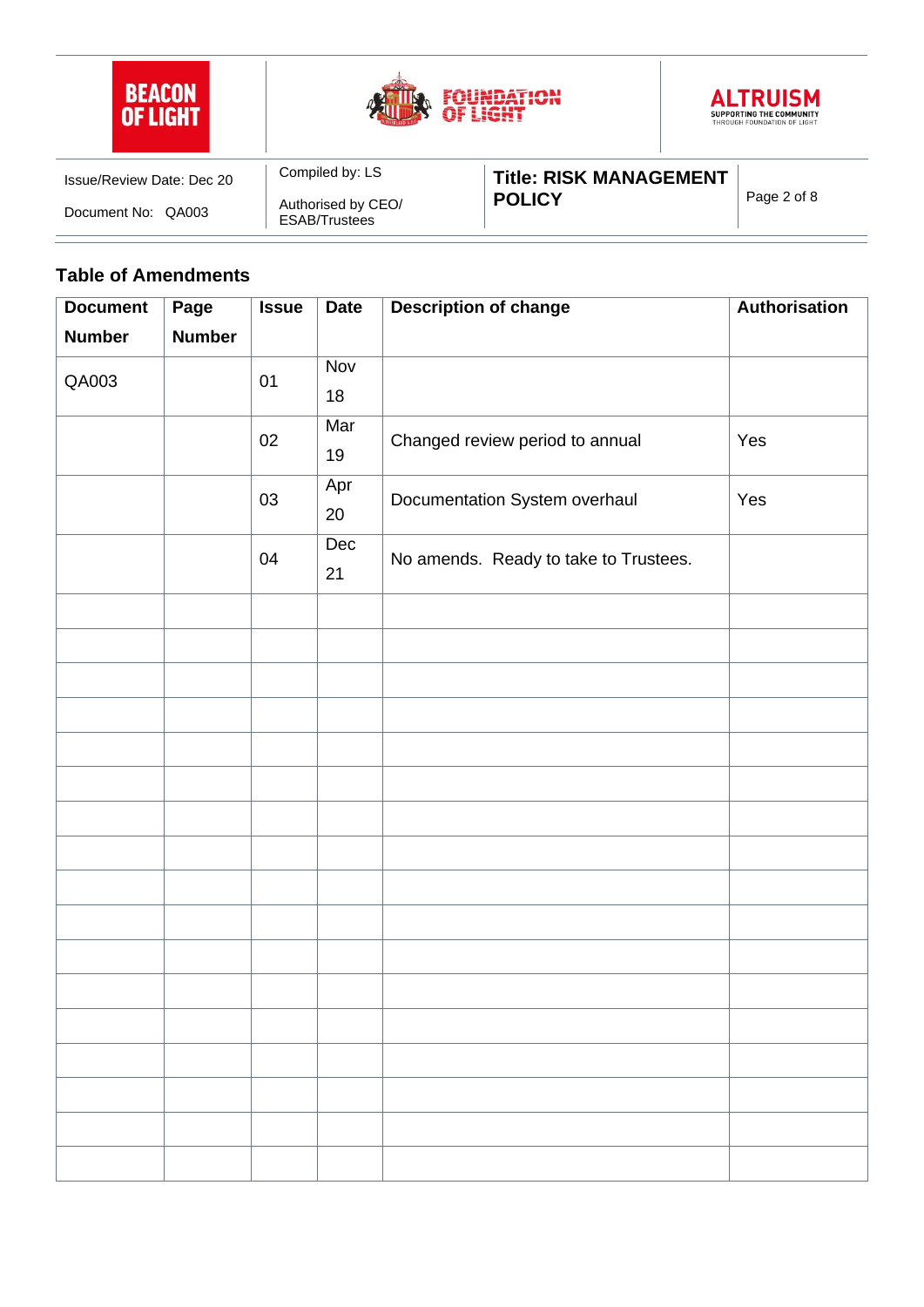

#### **Contents**

- 1.0 Introduction
- 2.0 Purpose
- 3.0 Scope
- 4.0 Policy Details
- 5.0 Responsibilities
- 6.0 Equality, Diversity and Inclusion Statement
- 7.0 Review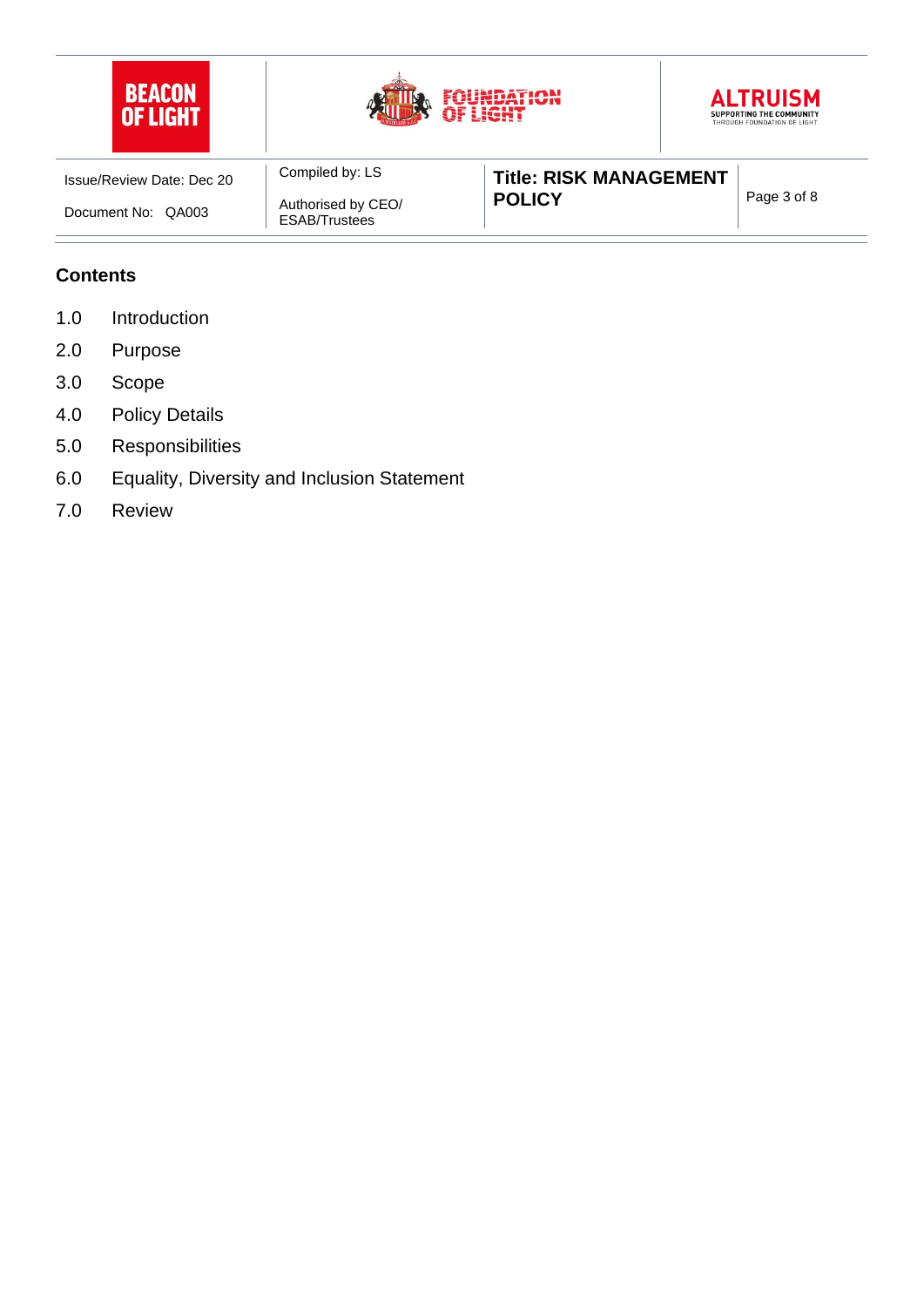| <b>BEACON</b><br><b>OF LIGHT</b> |                                            | F LIGHT                       |  | <b>ALTRUISM</b><br>SUPPORTING THE COMMUNITY<br>THROUGH FOUNDATION OF LIGHT |
|----------------------------------|--------------------------------------------|-------------------------------|--|----------------------------------------------------------------------------|
| Issue/Review Date: Dec 20        | Compiled by: LS                            | <b>Title: RISK MANAGEMENT</b> |  |                                                                            |
| Document No: QA003               | Authorised by CEO/<br><b>ESAB/Trustees</b> | <b>POLICY</b>                 |  | Page 4 of 8                                                                |

## **1.0 INTRODUCTION**

The policy explains Foundation of Light's approach to risk management and documents the roles and responsibilities of the Board and other parties.

#### **2.0 PURPOSE**

It outlines key aspects of the risk management process and identifies the main reporting procedures. The policy applies to all Foundation of Light employees, Trustees, volunteers and other designated stakeholders.

#### **3.0 SCOPE**

This policy applies to all educational, coaching, training and associated services provided by the Foundation.

## **4.0 POLICY DETAILS**

#### **Approach**

The Foundation of Light is a company and a charity. Its Board members are the charity's Trustees and the company's Directors. As a charity it is charged with providing public benefit; as a company it is charged with providing benefit to the company's members. The Board appoints committees to help it achieve its aims and fulfil its statutory duties.

The Audit and Risk Committee role is to help the Board of Trustees to meet their responsibilities by providing independent oversight of the Foundation of Light's systems of internal control, risk management, financial reporting and efficient use of funds.

The Audit and Risk Committee is authorised by the Foundation of Light Board to:

- Investigate any activity within its terms of reference
- Seek any information it requires to discharge its duties from any employees of the Foundation of Light or subsidiary companies and all employees are directed to cooperate with any request made by the Committee; and
- Obtain outside legal or independent advice, at the Foundation of Light's expense, and secure the attendance of outside expertise and experience if it considers it necessary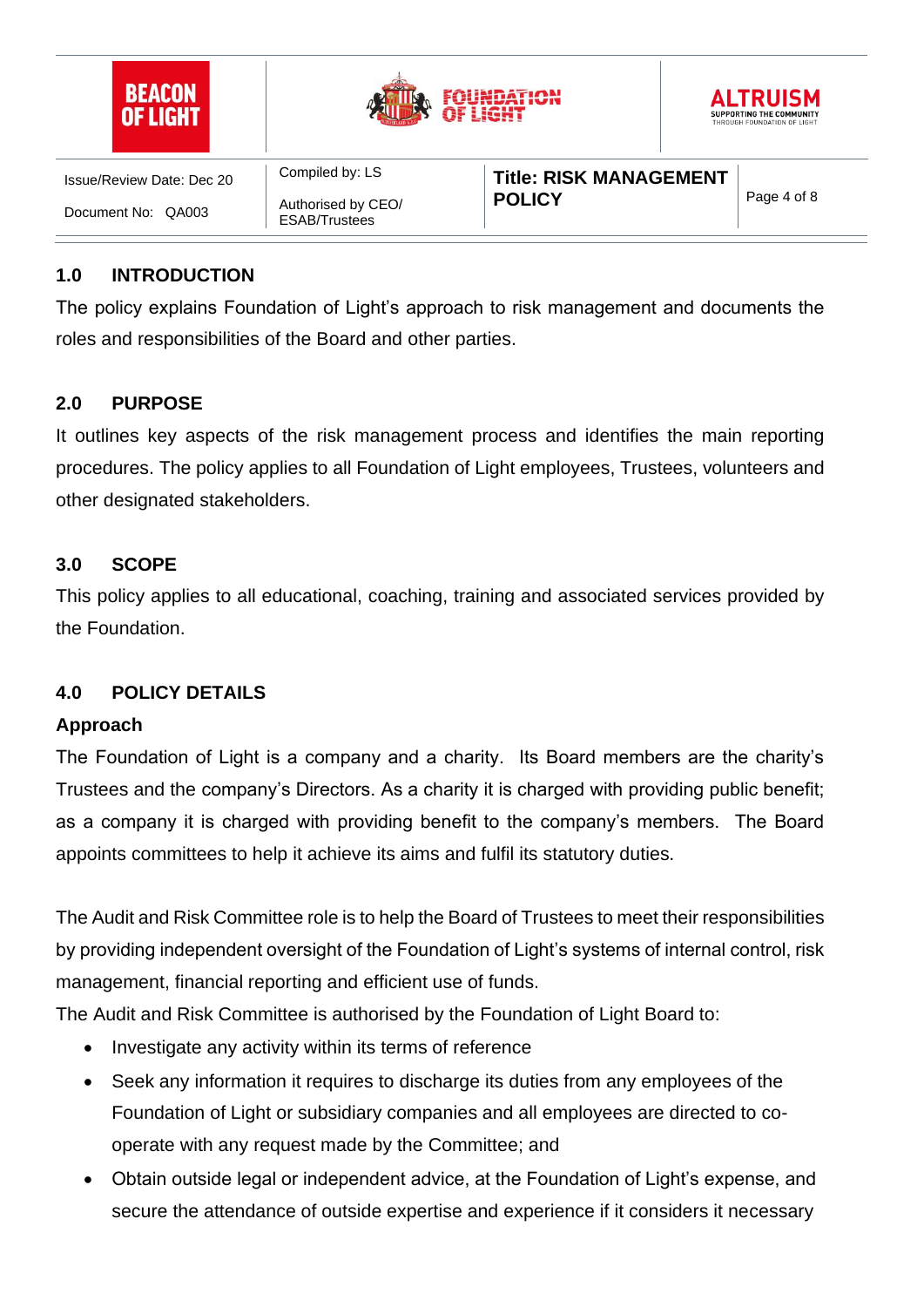

#### Terms of Reference

The Audit and Risk Committee terms of reference are to advise the Board on:

- 1. Financial Reporting
	- a. to review and challenge where necessary, the actions and judgement of management, in relation to the financial statements, operating and financial reviews and interim reports
	- b. compliance and accounting standards
- 2. Internal Control and Risk Management
	- a. to review procedures and detecting fraud, bribery, whistleblowing and HSE, and ensure that arrangements are in place by which staff may, in confidence, raise concerns about possible improprieties in matters of financial reporting, financial controls or any other matters
	- b. ensure the organisation's reputation and public relations are considered in any event and advise on the related procedures
	- c. to advise the Board of the effectiveness of the approach to risk management arrangements including systems to identify, assess, manage and monitor financial and non-financial risks
- 3. Effectiveness of internal audit
	- a. to consider annually whether there is a need for an internal audit function where no such function exists
	- b. to review the internal audit programme and ensure that it is appropriately resourced
	- c. to receive regular reports as a result of the internal auditor's work and monitor the managements response to the findings and recommendations
	- d. to appoint and dismiss the Head of Internal Audit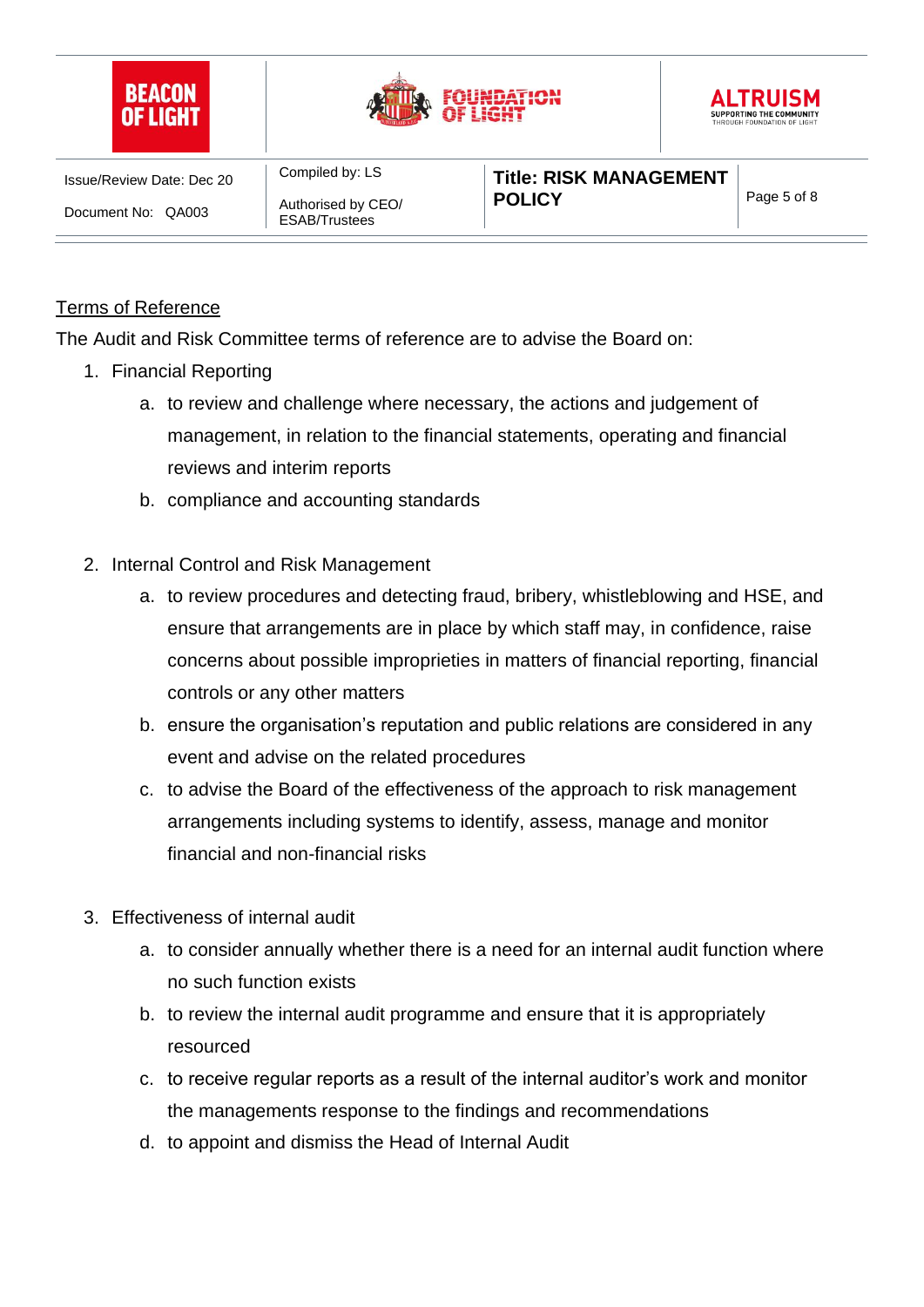





Compiled by: LS Authorised by CEO/ ESAB/Trustees

# 4. External Audit

- a. to oversee the relationship with the external auditor including making recommendations on appointment and reappointment
- b. to approve the audit fee
- c. to discuss with the external auditor, before the audit commences, the nature and scope of the audit
- d. to review with the external auditors any findings of its work, including major issues that have arisen during the course of the audit
- e. to review the audit representation letters before consideration by the Board, giving particular consideration to matters relating to non-standard issues
- f. to review and monitor the contents of the external auditor's management letter, in order to assess that it is based on a good understanding of the Foundation of Light's business
- g. to develop and recommend a policy in relation to the provision of non-audit services by the auditor to ensure that the provision of such services does not impair the external auditors independence or objectivity
- 5. Value for Money
	- a. to assess the Foundation's compliance with the National Audit Committee criteria for whether economy, effectiveness and efficiency have been achieved in the use of public funds
- 6. Reports from external agencies (e.g. The Charities Commission, National Audit Committee) in relation to legal and statutory requirements

## Reporting

The Secretary shall circulate the minutes of the Audit and Risk Committee meeting to all members of the Board. The Chair of the Committee shall, as a minimum, attend the Board meeting at which the accounts are approved.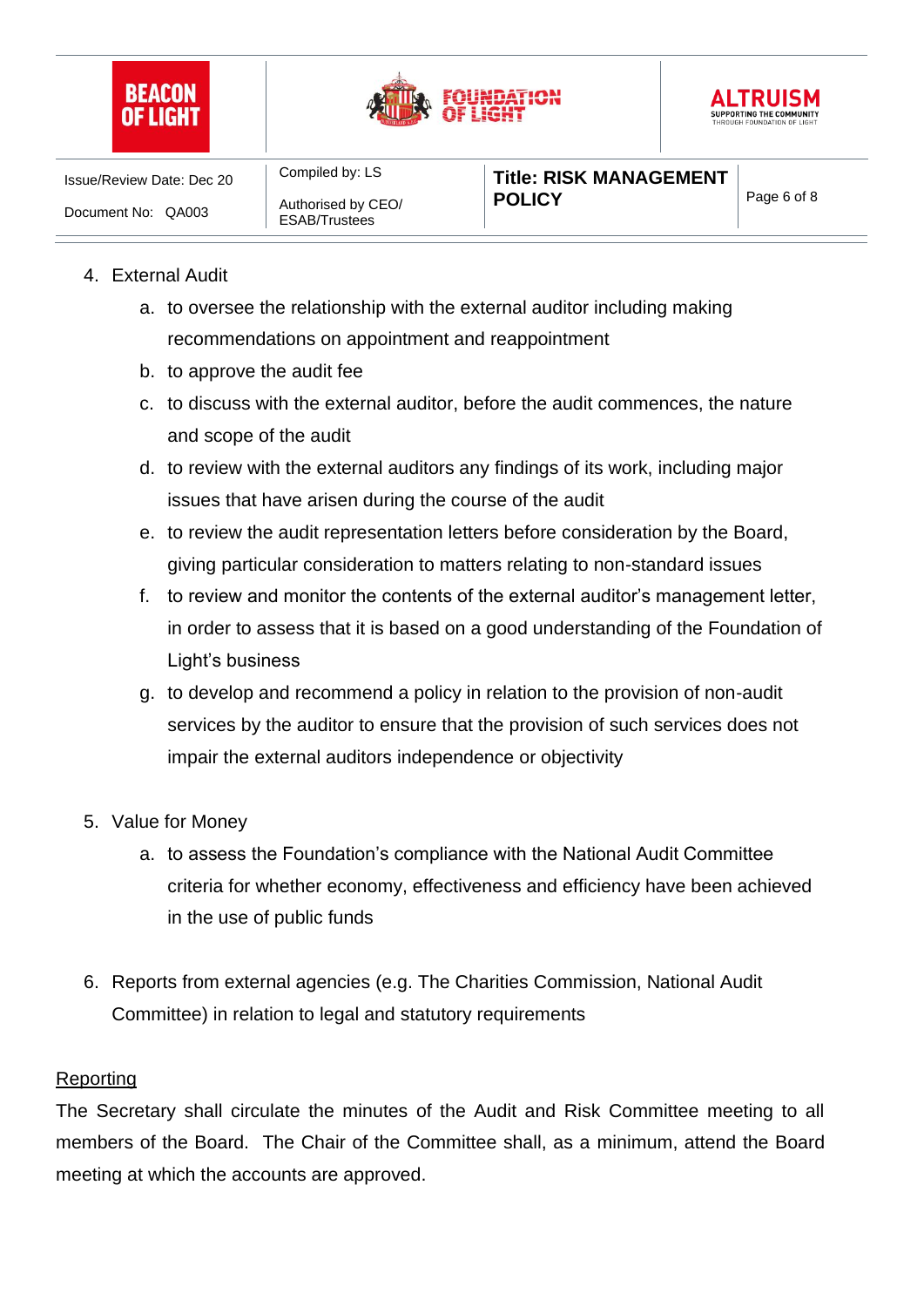

The Audit and Risk Committee shall annually review its Terms of Reference and its own effectiveness, and recommend to the Board any changes.

The Audit and Risk Committees shall prepare a report on its roles and responsibilities, and actions it takes to discharge its duties for inclusion in the annual reports and accounts. Such a report should specifically include:

- A summary of the role of the Audit and Risk Committee
- The names and qualifications of all members of the Audit and Risk Committee during this period
- The number of committee meeting and attendance by each member and
- The way the Audit and Risk Committee has discharged its duties.

The Audit and Risk Committee Chair shall attend the AGM and shall answer questions through the chair of the Trustee Board, on the Risk and Audit Committee's activities and responsibilities.

#### Risk Register

Risk is managed and tracked via three risk registers or grids. The registers identify the risks, outline how they are currently managed and future management actions, assess their impact and probability, and identify desired outcomes:

High Risk Register

• Highlights key risks across Foundation of Light.

Foundation of Light and Beacon of Light Grid

• Details risks to Foundation of Light and Beacon of Light across Data Protection, Finance, Governance, Health and Safety, Legal, Reputation and Safeguarding.

## Foundation of Light and Beacon of Light Finance Grid

• Details specifically financial risks to Foundation of Light and Beacon of Light.